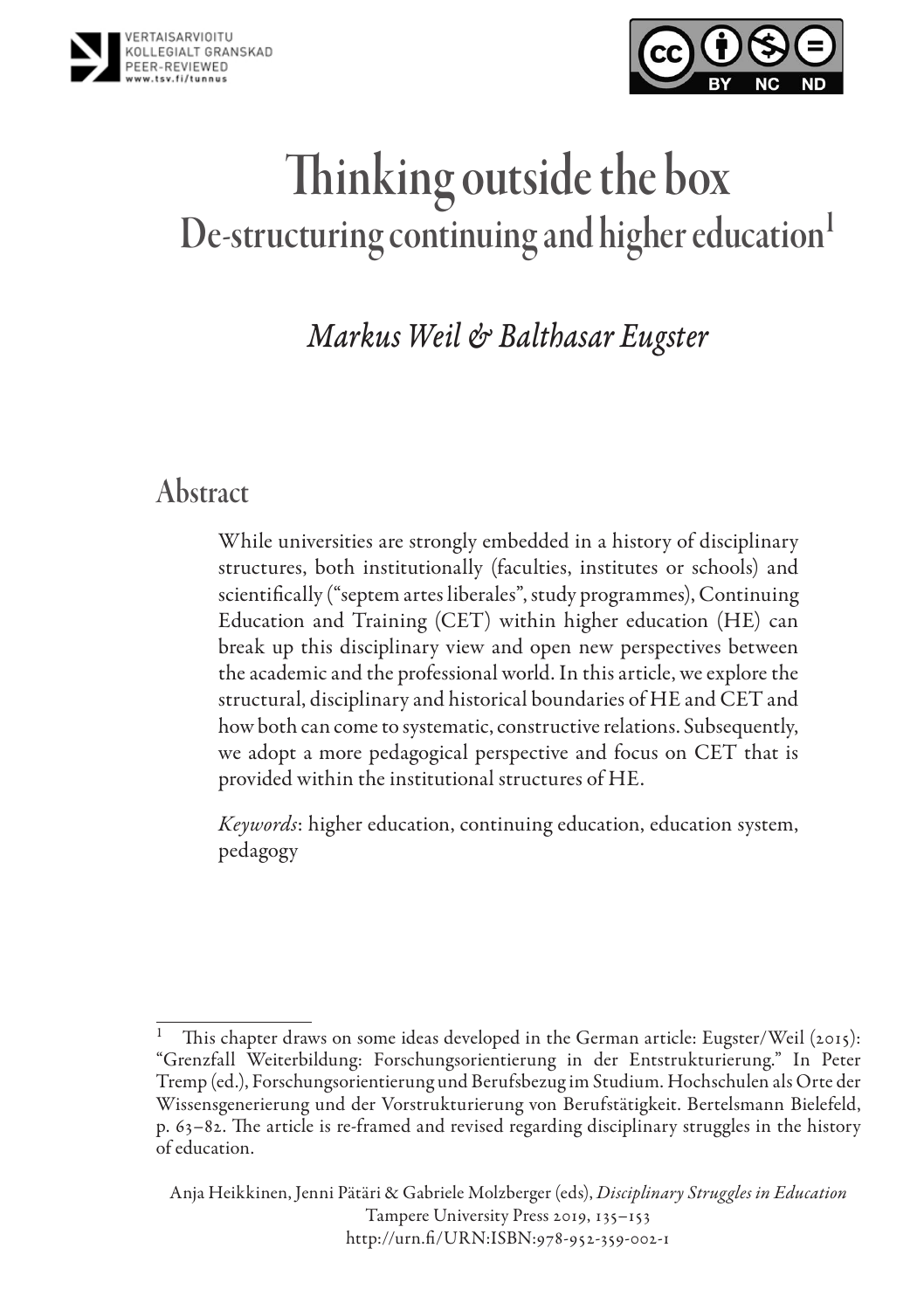### **Introduction**

Higher education (HE) is based on a history of disciplinary structures, both institutionally (e.g. with faculties, institutes or schools) and scientifically (e.g. 'septem artes liberales', study programmes) (de Ridder-Symoens, 2002, p. 85). In the context of Switzerland HE refers to formal learning, which leads to a qualification and to study programmes embedded in a disciplinary structure (see CRUS et al., 2011). In contrast, continuing education and training (CET) refers to non-formal and informal learning outside the formal education system but is nevertheless partly regulated, legally framed and systematically linked.

The rationales of CET can break up the disciplinary view on HE and open new perspectives on the relation to the academic and the professional worlds. CET irritates HE – institutionally by drawing on the professional world besides formal academic structures as well as scientifically by challenging generated knowledge and theories with professional practices. Under the institutional umbrella of HE, some non-formal CET programmes and courses are provided without being part of the formal study programmes. The topic of this article deals with a conceptual layout for the role of CET offered within HE in Switzerland. For the analysis we draw on concept and policy papers that are framing education. Referring to the Swiss context – with a focus on the German speaking part – cannot be more than an example highlighting a general problem in the institutional and systematic relations of CET and HE.

We use the term 'outside the box' in the sense of deconstructing a system approach towards HE to show the conceptual inconsistency within HE. 'Outside the box' means that the CET offered by universities belongs to the environment of the formal HE system and thereby forms its own self-referential system. The HE system and the system of CET in HE are connected in that they are each other's environment, but they persist as autonomous systems – both conceptually and in policy documents. We aim at an analytical and conceptual view by exploring the status and position of CET in HE in Switzerland and looking at possible consequences. Switzerland has found a way of adopting structures for CET from HE – still in a very vague sense regarding the contribution of CET to HE.

In the following sections, we start with the contextualisation of CET and HE in the Swiss education system. The progression rationale from a bachelor's (BA) to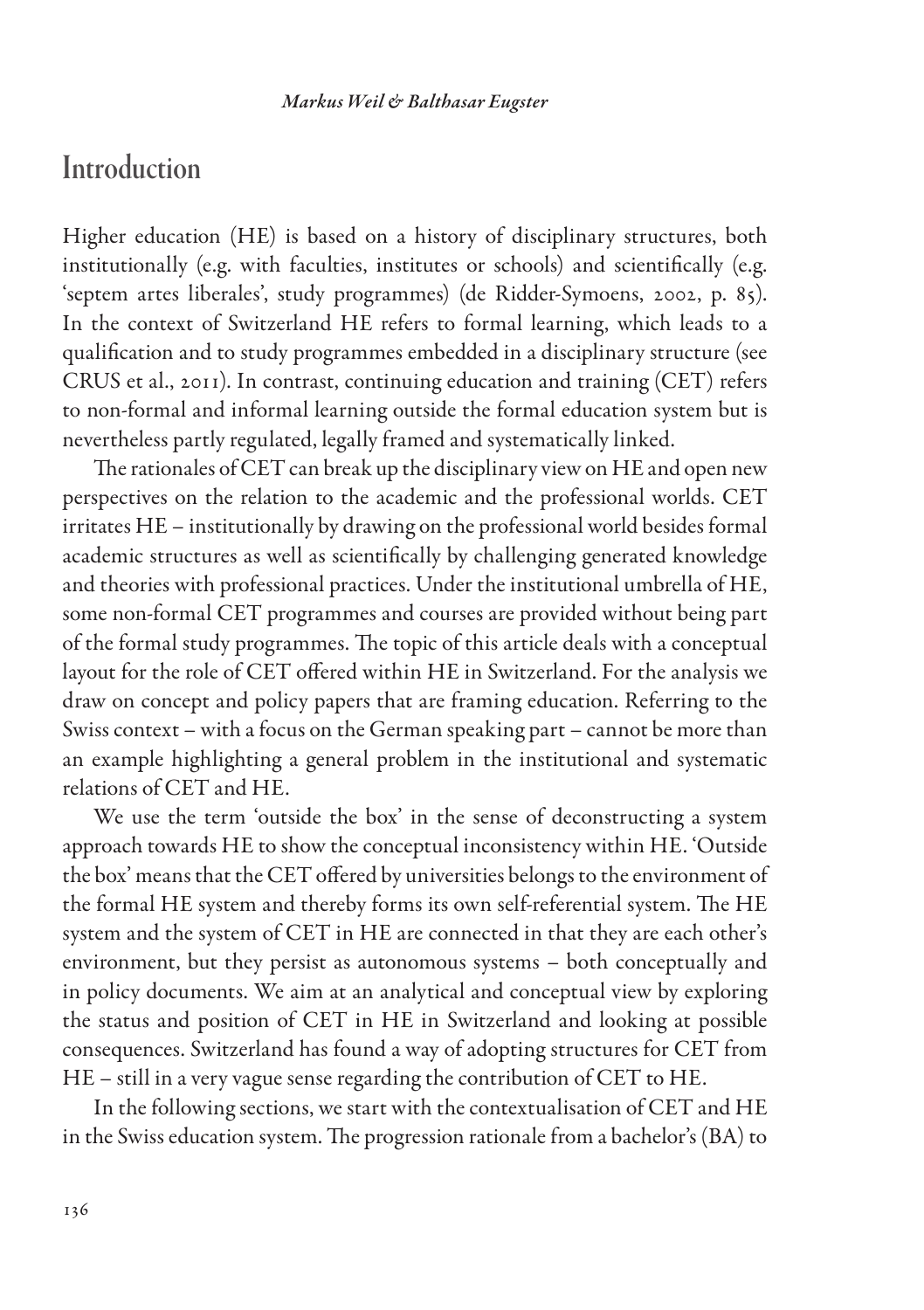a master's (MA) to a PhD degree has somehow been a role model for CET. Within HE we will focus on the field of universities, where some non-formal programmes and courses are provided as CET outside the initial study programmes and degrees. In other words, within the broad field of further education we will concentrate on the CET programmes offered by universities (including applied universities). We will address the overlapping areas of CET and HE by looking at the research orientation of universities.

As the core part, we draw on three propositions:

- (1) CET at universities is per se thinking outside the box in several aspects;
- (2) Research orientation is a claim of CET at universities;
- (3) The professional world and research orientation are a chance for destructuring institutional and disciplinary boundaries.

These propositions have the function of a pre-hypothesis in order to outline questions that are relevant for the research but even more for policy and structuring educational systems. Educational systems have been formed as societal conventions that have institutionalised (see also Diogo, Carvalho & Amaral, 2015, p. 114f.).

Finally, we look at curricular, content-related and didactic consequences as well as opportunities and threats related to the integration of CET into the HE system.

# Contextualisation of CET and HE in Switzerland

CET and HE carry different functions, histories and institutional setups, which influence their relation to disciplines (see Wittpoth, 1997; Kuper & Kaufmann, 2009). From a system view CET at universities may be challenged from both sides: on one hand by the paradigms of HE – such as research orientation and relatedness to disciplines<sup>2</sup> – and on the other hand by the fact that CET in particular relates to the labour market and the professional world.

For HE in Switzerland we can distinguish different types of institutions:

<sup>2</sup> The roles of researchers are in an ongoing change, classified by Teichler (2000, 19f) referring also to disciplinary strctures as (1) disciplinary-department based, (2) continuous disciplinebased, (3) institutional higher education research, (4) applied higher education based, (5)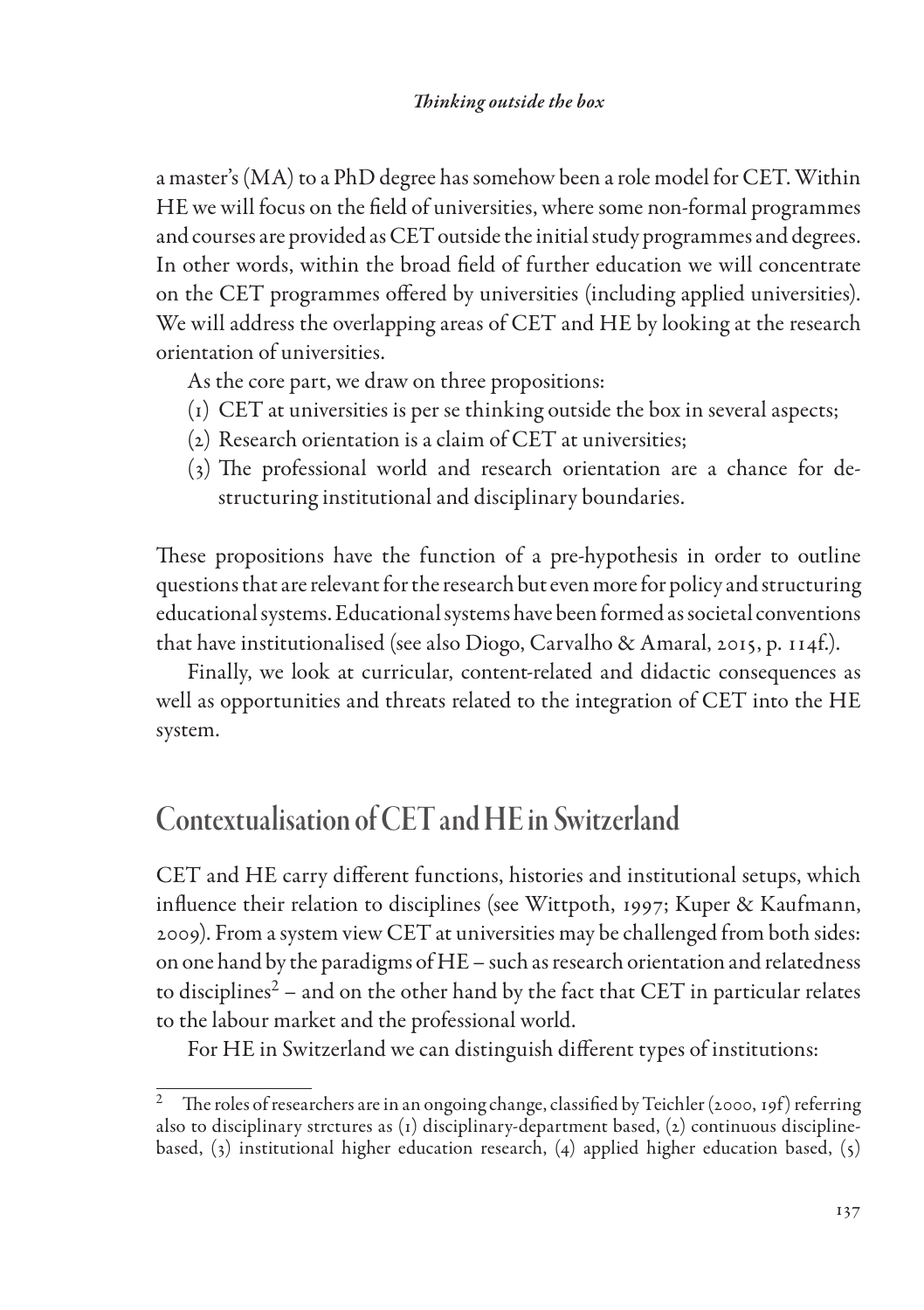- Universities, universities of teacher education (Pädagogische Hochschule) and universities of applied sciences (Fachhochschule) on the tertiary A (general) level.
- Professional education and training (PET) colleges as well as preparation for federal and advanced PET diploma examinations on the tertiary B (vocational) level (see also OECD, 2003, p. 43; CRUS et al., 2011; Swissuni,  $2014$ ).



Figure 1. Tertiary level and CET within the Swiss education system (see Schweizerische Eidgenossenschaft & EDK, 2016)

Only the tertiary A level (universities) is considered as HE (Hochschulen), while tertiary B (PET) is known as higher *vocational* education (höhere *Berufs*bildung). The strong role of tertiary B in Switzerland relates to the strong emphasis on vocational education on the previous levels of the Swiss education system. In the following consideration we will look only at the tertiary A level, when necessary distinguishing the three different types of universities in Switzerland.

In Figure 1 CET is located alongside the formal education system. Classified as non-formal and informal education, it has different relations and institutional

consultative and (6) reflective practitioner. Teichler also states that the increasing impact of demand-based research might be a risk for research in higher education.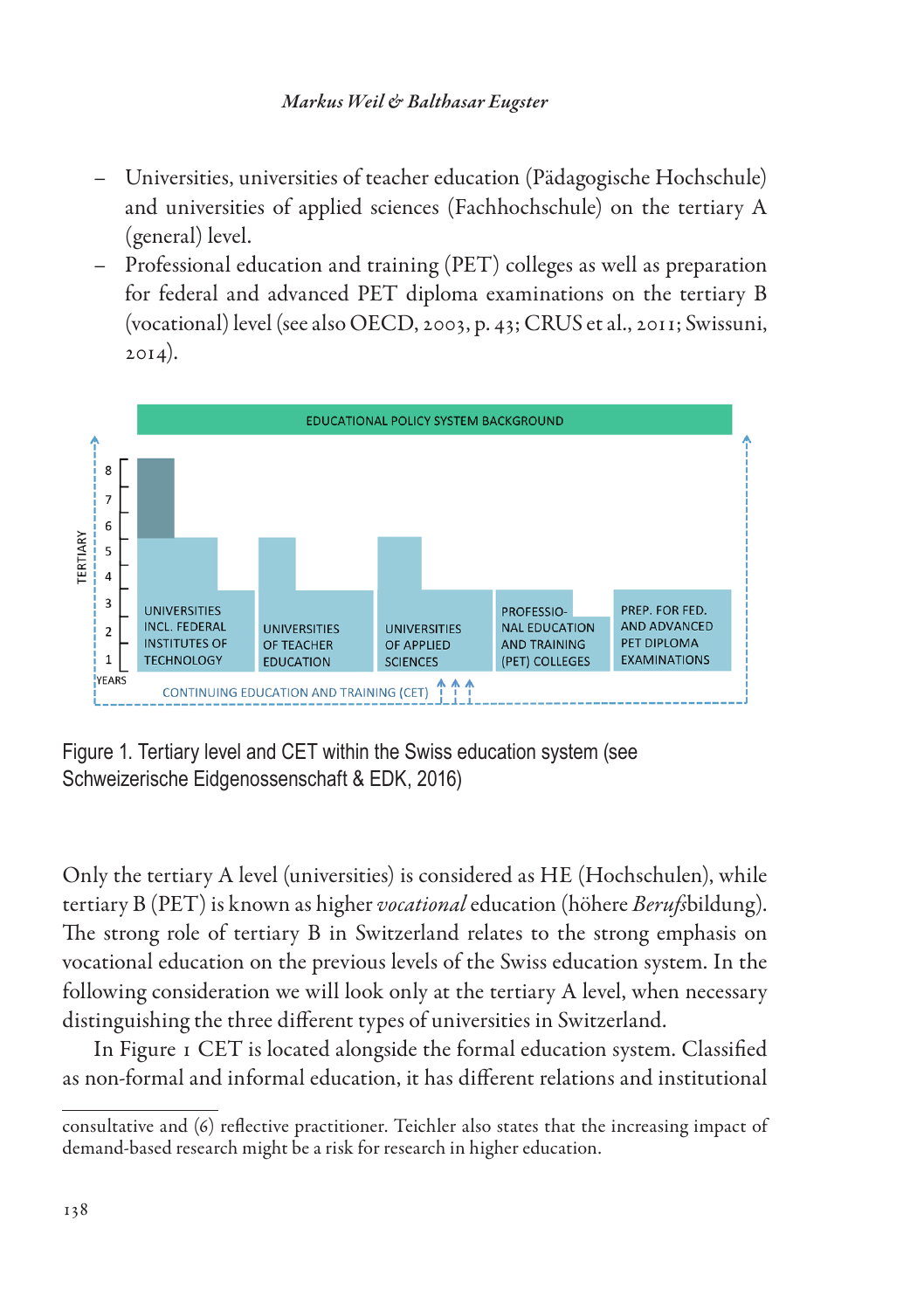positions than formal structures but has strong relations especially to the tertiary B level of the educational system. Traditionally in tertiary B work experience and informal learning could even be a precondition for some of the qualifications. This position is also formulated for statistical and monitoring data (BfS 2010) and in legislative considerations (Schweizerische Eidgenossenschaft, 2002; 2014).

As stated above, we relate to the specific Swiss setting, where HE institutions are providers of CET programmes of advanced studies (Certificate/Diploma/ Master of Advanced Studies [CAS/DAS/MAS] as well as courses [see also CRUS et al., 2011]).

- CAS requires a minimum of 10 ECTS-Credits;
- DAS requires a minimum of 30 ECTS-Credits;
- $-$  MAS (also MBA, EMBA, MPH, LLM)<sup>3</sup> requires a minimum of 60 ECTS-Credits.

CAS/DAS/MAS are not part of the initial study programmes (BA, MA, PhD) and therefore not of the HE system, neither are they compatible CET degrees in other countries or outside universities. CAS/DAS/MAS programmes were launched in Switzerland with the structural reforms, namely the Bologna Process, which has been introducing BA and MA degrees in the Swiss HE system. Using the structural dimension of BA–MA–PhD, the CET programmes also suggest a proceeding composition, although both degree systems are separated. An MAS degree (CET) is not a sufficient entry qualification for a PhD, and a BA degree (HE) does usually not count for a CAS (CET) and vice versa. Admission for CAS/DAS/MAS is based on a final degree from an HE institution plus work experience, thus there are exceptions in practice. Generally we can speak about two different systems with similar rationales for their formal/non-formal degree structures (Fischer, 2012).

The special position of these CET programmes, which are realised within universities but at the same time are not part of the HE system, allows a strong relation to research orientation (HE context) and professional orientation (CET context). So, CET within universities in some respects offers a chance to think outside the box, such as by actively relating scholarship and the professional world

<sup>3</sup> Master of Business Administration (MBA), Executive Master of Business Administration (EMBA), Master of Public Health (MPH), Legum Magister (LL.M.)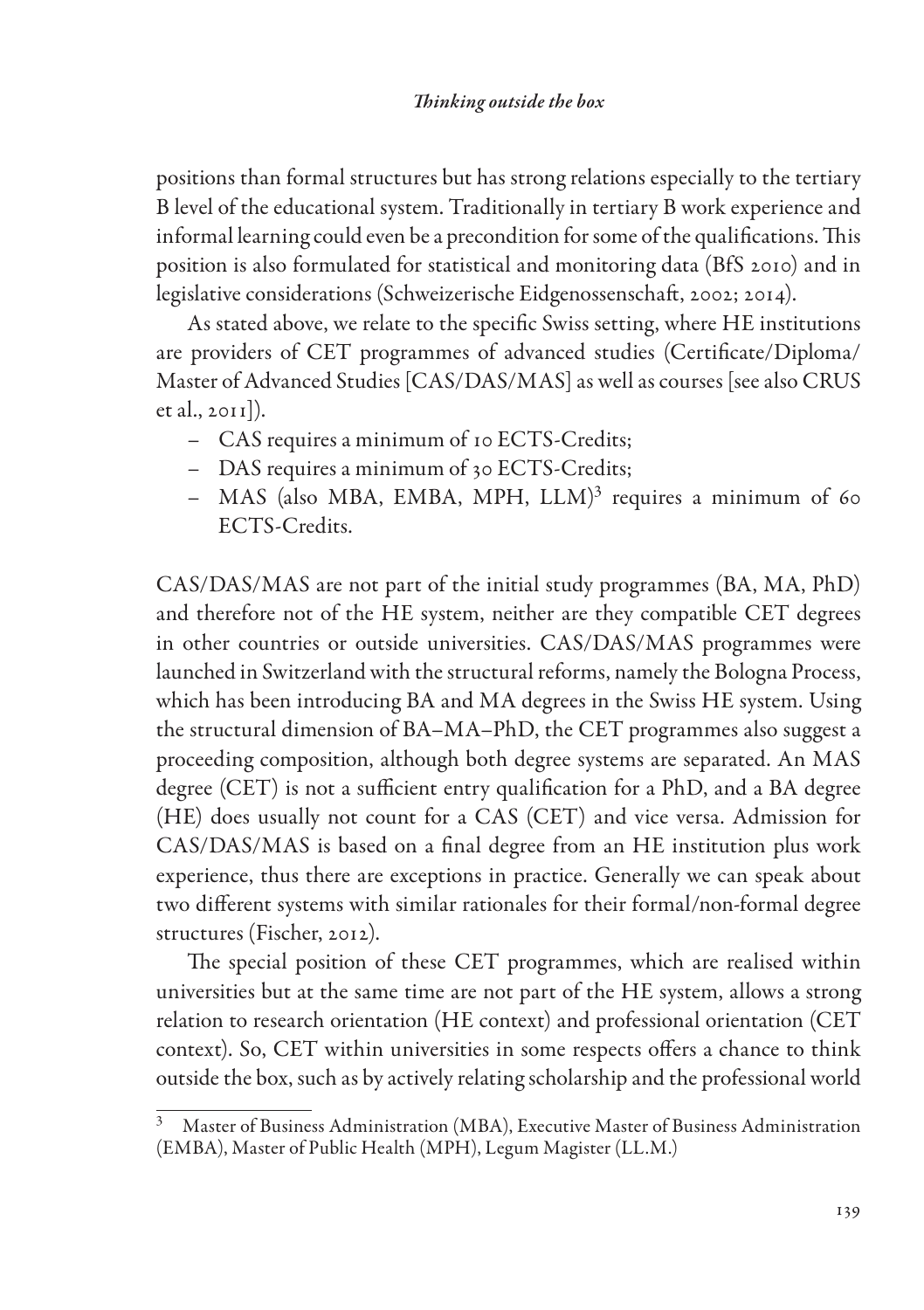#### *Markus Weil & Balthasar Eugster*

to HE as well as by deconstructing the institutional and disciplinary boundaries of universities. In this setting, the 'disciplinary struggles' of both CET and HE derive from different routes, which we can approach from a historising perspective. In terms of disciplinary reference points, in particular curricular, content-based and didactic consequences seem to be important for giving further education at universities a specific profile.

### Research orientation in HE

In the Swiss context HE differentiates into four functions: teaching, research, further education and service – all of these in relation to the university itself (endoperspective) and to the professional field and labour market (exo-perspective) (see also Schweizerische Eidgenossenschaft, 2011). Regarding teaching and learning in HE, research has a special significance. Research makes the difference between universities and other educational institutions because universities are institutions of knowledge transfer and of the criticism and the revised construction of knowledge (Eugster & Tremp, 2018). The correct use of scientific research methods might be a necessary but not sufficient condition for the reflective function of research (see BAK, 1979, p. 14f.). In this sense research is more than an additive to teaching; it is the fundament of teaching and learning in HE (see Stichweh, 1994).

In contrast, CET is relatively free in terms of design and function, especially non-formal and informal learning do not follow a specified standard other than classification by learning activities (see also Molzberger, 2007), documentation of processes or recognised competences and very often a strong relation to the professional field or practices. When CET is realised within HE institutions, both the research function and the relation to the professional field are potentially distinctive to other forms of CET.

We focus on the question of how CET within the context of HE can be constituted. We are using the characteristics of HE institutions to define 'the box' (system immanent, endo-perspective) and the following three propositions show what this institutional setting might mean for CET when realised within this particular institutional context.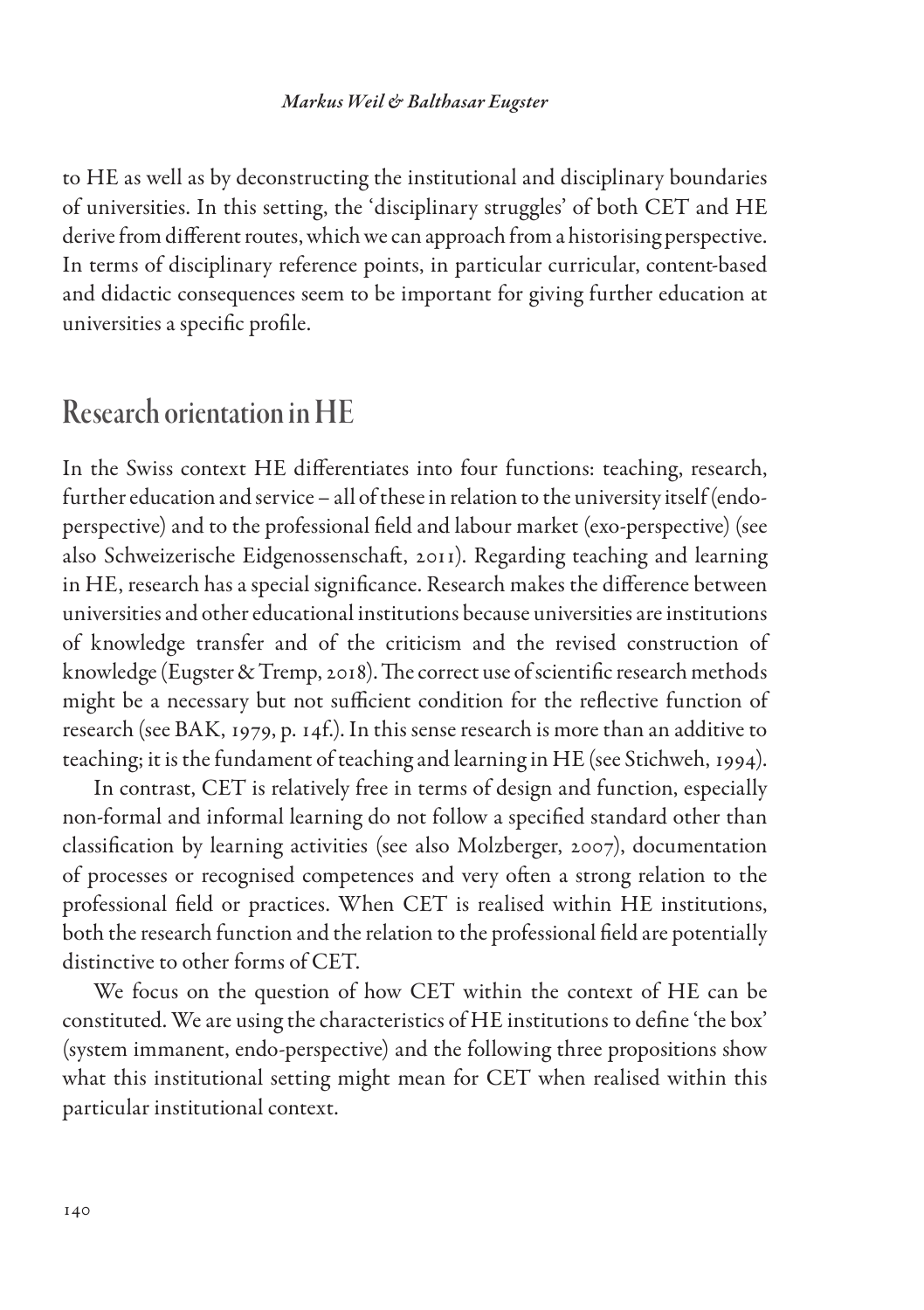The propositions are informed by a triple-founded theoretical background. Firstly, there are findings of system theory that accentuate the importance of differentiating systems and their environments by identifying different functions (see e.g. Luhmann, 1995). Secondly, we refer to the history of universities as cultural institutions (see e.g. Stichweh, 1994; Baecker, 2010). In this perspective the relation between research and teaching respectively between research and research-founded vocational fields remains a challenge for theoretical reflection. Thirdly, the coexistence of HE BA, MA and PhD-programmes on one hand and CET within HE on the other leads to the question of whether we need specific didactics for CET that differ from the general didactics (see e.g. Weil, 2018):

- (1) *CET at universities is per se thinking outside the box in several aspects*. This first proposition relates to the positioning of CET in the education system in Switzerland. So, further education carries aspects that are outside the institutional approach of universities, but they also open up the institutional setting because of their relation to different functions and processes outside universities.
- (2) *Research orientation is a claim of CET at universities*. The second proposition addresses a normative level: it is to be discussed how research-oriented CET offered by universities should be realised. Research orientation allows claims by CET, such as regarding self-reflection of one's own action or the integration of science into offers of further education.
- (3) *The professional world and research orientation are a chance for de-structuring institutional and disciplinary boundaries*. The third proposition aims at designing CET by addressing the heterogeneity of participant groups, of expectations about relevance for practice, etc. The relations and transitions of science, the generation of knowledge and professional fields seem to challenge institutional and disciplinary borders.

In the following sections we will discuss these propositions conceptually in more detail.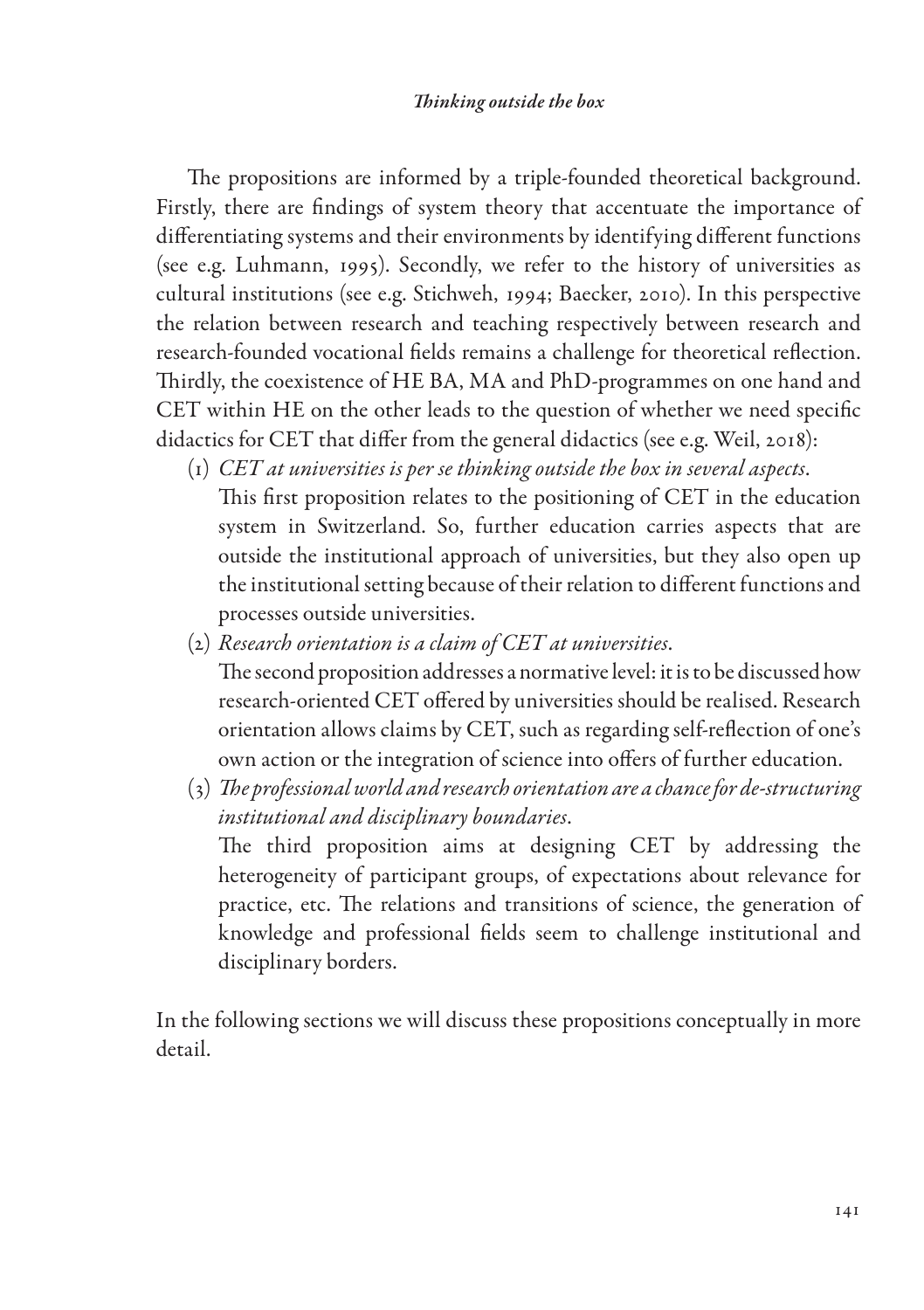# Discussion of the propositions

HE functions are an integrated part of society and, at the same time, deliver an external view on the processes within society (research perspective). Therefore, it remains a permanent challenge for HE to play an active role in shaping society by insisting on an independent position of reflection and judgement about the reality. CET in universities reflects this field of tension and has to bring together conflicting claims in order to demonstrate that universities produce and spread knowledge that is authoritative and fruitful for society at the same time.

#### (1) CET at universities is per se thinking outside the box in several aspects.

As stated above, HE belongs to the tertiary A level of the Swiss education system. Universities follow certain conditions that might also be relevant for thinking about positioning CET.

Firstly, HE follows the logic of the scientific disciplines within specific fields of knowledge and methodological repertoires. The affiliation to a discipline and its scientific community is defined by a successful socialisation into the discipline, which is regulated by degrees and certifications.

Secondly, HE is placed 'higher' than the other levels of education. For the Swiss context, but also internationally (see UIS, 2012), this leads to a hierarchy of qualification levels of professional fields as professions relating to secondary education (such as nursing, administration, carpentry) with additional options on the tertiary B level and professions relating to HE degrees (such as architecture, medicine, law).

Thirdly, in Switzerland BA and MA degrees are exclusively provided by HE institutions. A PhD degree is solely reserved for universities and cannot be given by universities of applied sciences or universities of teacher education (see Figure  $1$ ). The tradition of 'habilitation<sup>'4</sup> as one of the tracks for becoming a professor is also absolutely linked to universities. We refer to this HE structure as 'the box',

<sup>4</sup> Historically the habilitation in the modern meaning was established in the context of the modern German university development during the 19th century. It marks the special role of teaching by awarding a postdoctoral teaching qualification and by this the habilitation stresses the unity of research and teaching as the outstanding characteristic of the modern university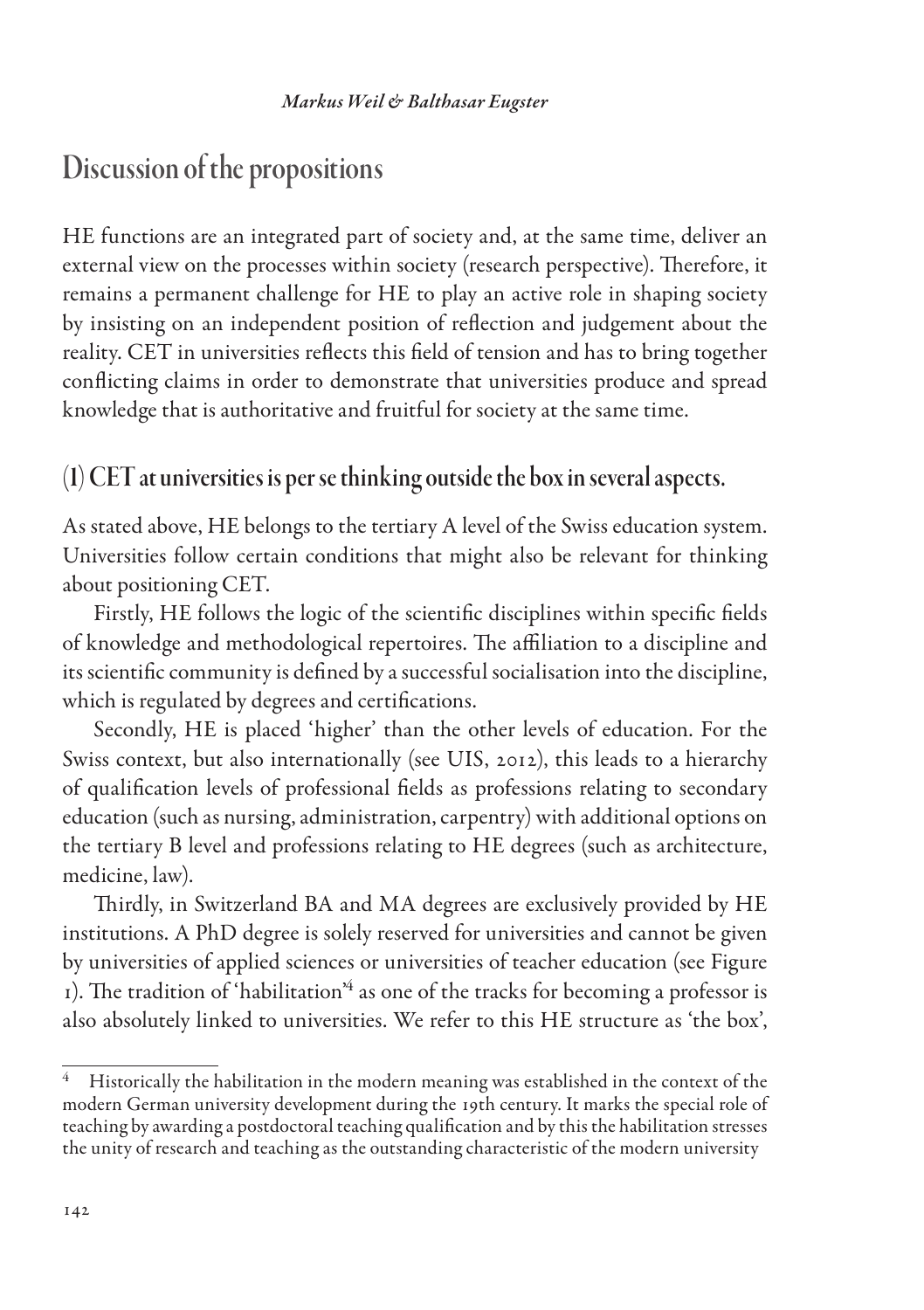which is rather a closed system and a precondition for academic careers exclusively within HE.

For CET at universities, it is not surprising that it follows the logic of academic levels. The rather strong hierarchy of degrees and institutions in Switzerland might be a reason for the 'invention' of the CAS–DAS–MAS-structure. CAS– DAS–MAS closely relate to the logic of BA–MA–PhD, while at the same time they mark a difference by using 'advanced studies'. 'Advanced', with its polyvalent meanings, also refers to 'more than higher education', and this positions in the professional field and the relation to practice as resources for CET.

In this sense, these CET degrees are outside the academic degree box. They are a bridge between the academic disciplinary order of knowledge and the practice of professional life. Two positions within the education system demonstrate why further education cannot be located definitely. Since the 1970s in the Swiss context, CET has been discussed as the 'fourth pillar' of the education system (quarternary education), relating to primary, secondary and tertiary education. The main reference document for this attempt to position further education is the Structural Plan for the German Education System, where further education is defined as a continuation or re-starting of organised learning after finishing a differently realised first phase of education (Deutscher Bildungsrat, 1972, p. 197). CET is positioned here as a continuation of initial degrees and as a part of the education system for the first time.

Alternatively, also during the 1970s, CET was strongly related to the concepts of lifelong learning (see Kraus, 2001). By this, CET was positioned as accompanying the education system on all levels and degrees. This second approach is currently leading the rationales, e.g. by the Federal Department of Statistics, and puts CET in the position of offering non-formal or informal education only (see BFS, 2010; Weil, 2011, p. 46). Alongside, CET is assigned to the general idea of lifelong learning and does not often result in generally recognised degrees and certificates (Egger, 2012; Kraus, 2001).

With this analysis, CET at universities is per se thinking outside the box because even when using a structural hierarchisation of degrees, it does not follow the functions of HE, nor is it necessarily linked to its structures. Of course, themes and staff can be similar in CET and HE, but regarding the participants, CET relates more to the experience in the professional field, and it cannot fulfil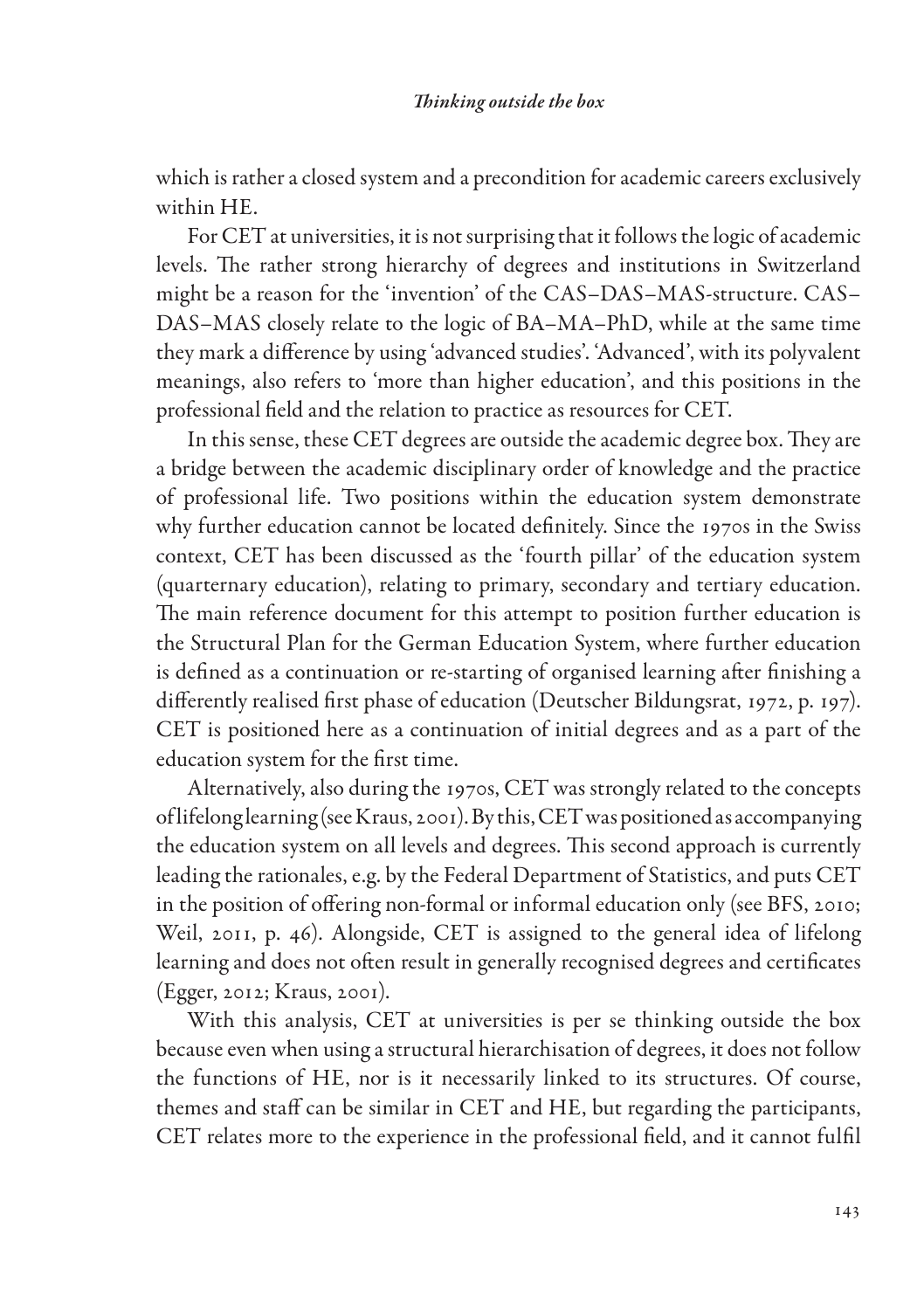the same function for research and knowledge as HE does. This brings the chance of reflecting on the HE structures and generated theories by structurally bringing in the aspects of the professional field.



Figure 2. Positioning of further education within HE (Eugster & Weil, 2015)

# (2) Research orientation is a claim of CET at universities.

Universities are research institutions; they are defined by research and teaching, plus, as mentioned above, further education and service. Without research no scientific knowledge could be taught and learned, neither in initial nor in further education settings or services. Without research, scientific knowledge would stagnate.

One main objective of HE teaching is to enable the students to do research by themselves and to contribute to the development of knowledge. Research is a broad concept and can also be located at different institutions outside a university, but it can only claim to validate the knowledge generated by referring to the scientific community. In this sense, science requires specific organisational forms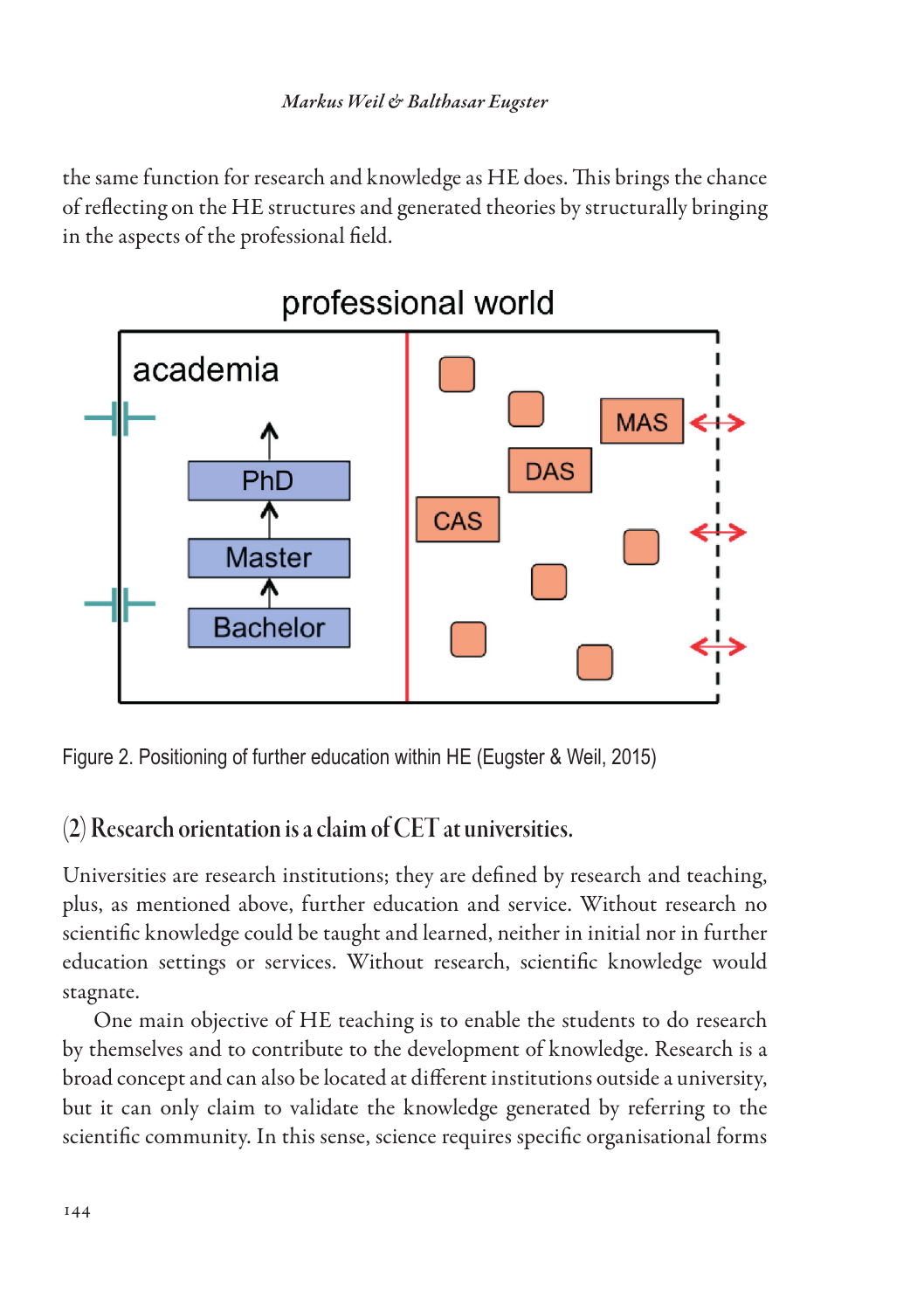to assure scientific knowledge and to define the specific research methods that can be classified as such (see also Tremp, 2005).

In contrast, for CET at universities it is not the primary objective to produce research findings. CET might be targeted on a research-based discussion of themes that gain relevance for science-based occupational fields. In this sense, CET offered within an HE setting offers a viewpoint from outside the box of university research (see Figure 2). It can enable a discourse that takes place at the edge of organisational and disciplinary borders by bringing scientists (from inside the box) together with qualified professionals (form outside the box) in order to reflect the relevance of research results for applied fields of science. Furthermore, CET at universities can help to deepen the knowledge of scientists in specific fields outside their main domain. This can have effects on the proceedings within the system by irritations that are triggered by the discussions just outside the system.

CET at universities does not have the function to produce new knowledge, but, by being offered closely to HE, it takes research results, methods and processes into account. For the created learning environments in CET this means a critical reflection about applicability, validity and relevance of research results. It can offer a look at research from the border of the box – still close enough to understand its principles and already close enough to the professional world to bring in questions of practical relevance and application.

This position of CET brings in a reflective potential for HE by applying or questioning knowledge. Alternatively, the role of CET could easily be used for service only, without drawing on the reflective function for HE. A market logic of customer orientation and profit could overlap academic principles even stronger than in initial HE because, by being outside the box, CET is not necessarily committed to the scientific community or the academic standards. An additional critical point could be the imitation of formal aspects by CET programmes, which might diminish the opportunities of existing outside the box.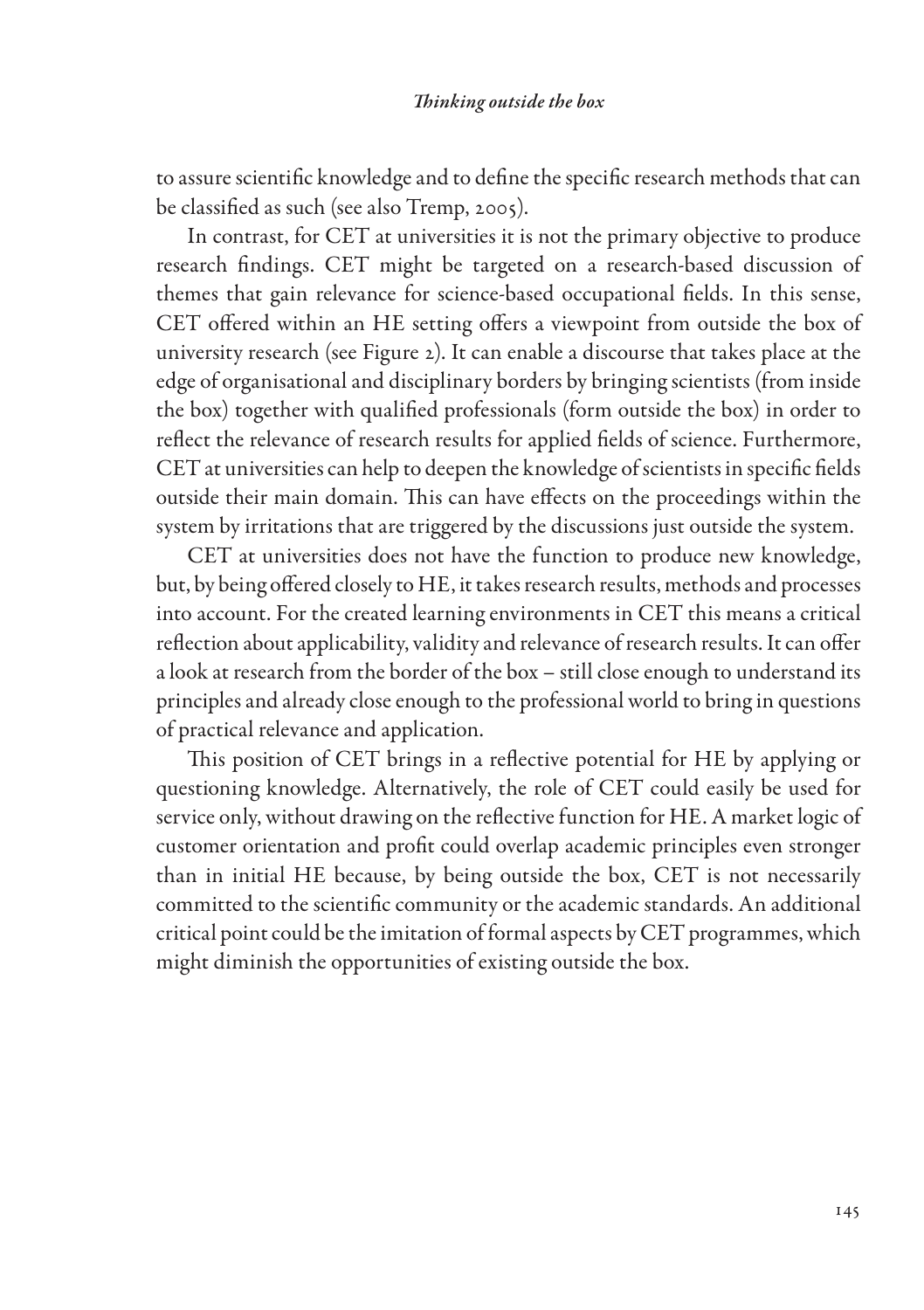#### *Markus Weil & Balthasar Eugster*

### (3) The professional world and research orientation are a chance for de-structuring institutional and disciplinary boundaries

Offering CET brings a benefit to HE institutions because this adds a perspective of recurrent education to initial study programmes, which provides educational perspectives beyond the academic degrees (see also Schiefner, 2011). However, the logic of CET is atypical for HE. Rather than merging both fields or treating them separately, research and teaching need links between the rationale of HE and CET. Especially the transdisciplinary generation of knowledge within a nonhierarchical organisation, as stated by Gibbons (1994), shows a need for translation support, which is close to 'the box' but not part of it. CET in HE could fulfil that function. CET can use new and creative forms outside the initial HE degree structures. It is less influenced by the institutional settings of universities than initial study programmes, or at least it could use that position. Additionally, the relation to the labour market can be used steadily as further education has strong links to the professional field. The range of possible learning environments widens and does not necessarily have to follow strong institutional rules (see Figure 3).

Therefore, a de-structured CET offers new perspectives outside the box for HE. It enables new questions, which might not be possible within the institutional setting of initial study programmes. In addition, there is less pressure for innovative research results in CET, both for the programme and for the participants. The professional world becomes an explicit reference point for the reflection of science and academia rather than a translation from theory to practice (see Figure 3).

Participants from the professional world can use their position 'outside the box' to look at science and academia and ask questions that are not primarily research focused. They can be integrated into research in certain structural and pedagogical conditions. Therefore, research orientation means more than the rhetoric of 'research-based teaching and learning'. It also seems crucial that the reflection of the knowledge-construction, which is situated in the setting of HE by the means of practice, is the character of CET in HE. The participants of CET in HE enable a self-reflection about the knowledge-construction of the scientists, which is possible only within the specific discourse of CET in HE. The authority of this reflection belongs to the participants who irritate and challenge the logic of the science system. This irritation is caused by a displacement of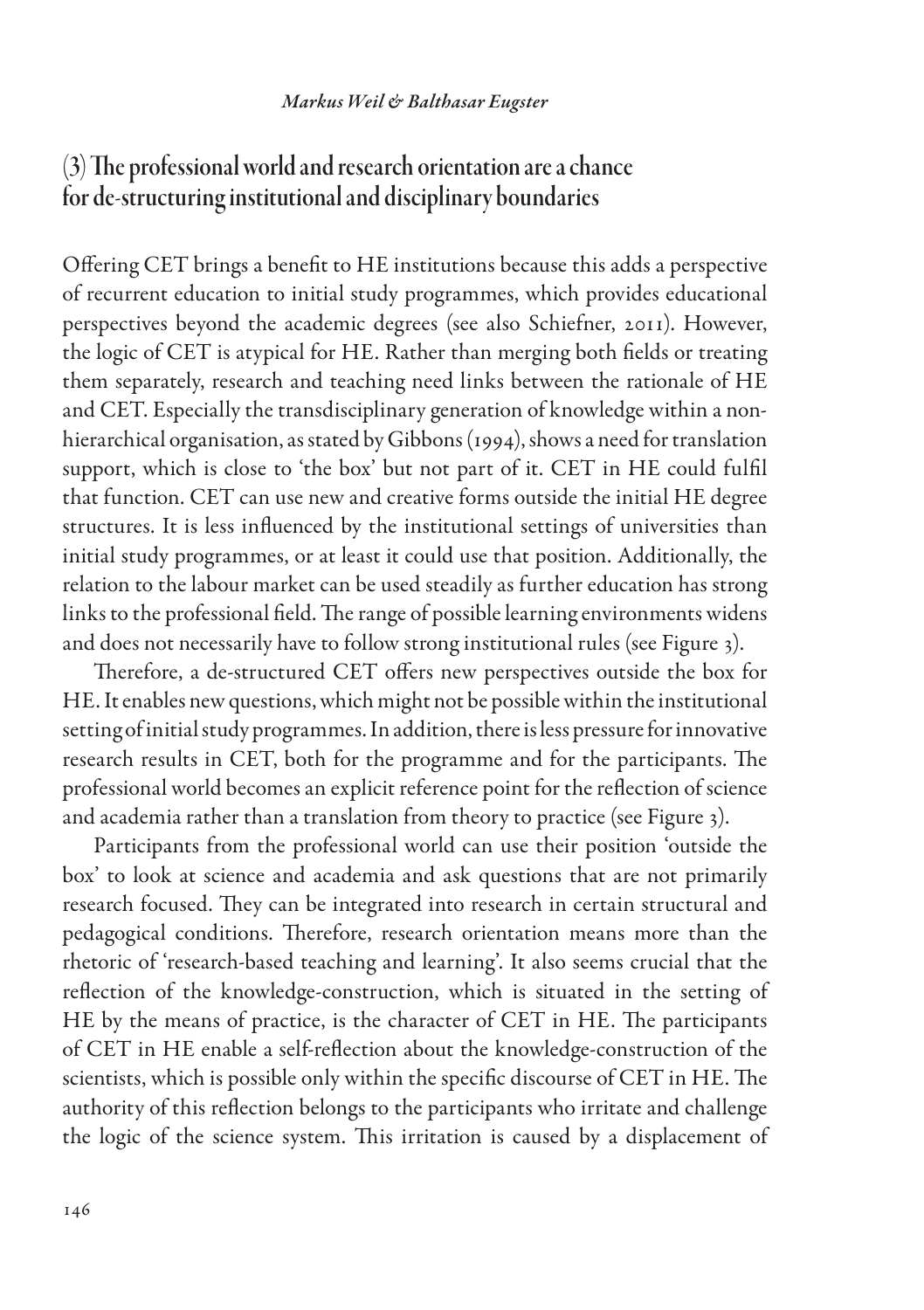*Thinking outside the box*



Figure 3. De-structuring potential of further education within higher education (Eugster & Weil, 2015)

the perspective on the discourse. The main point here is not to strengthen the usability of knowledge but to use the change of perspectives for an irritation of the discourse. Scientific findings can be discussed critically within CET settings, which consist of participants socialised in the scientific field. What is interesting from the perspective of science is the reformulation of knowledge. This is the great challenge for science: it succeeds in generating knowledge but makes hardly any attempt to put it into a different perspective other than the disciplinary logic, and therefore there might be a rather low transferability to different contexts.

The chance of CET within HE is to enable this transferability, but it also is a fragile balance as CET should not shift into the role of becoming increasingly more like initial HE programmes.

#### *Consequences 'outside the box'*

As a conclusion, we gather the findings from the three propositions regarding consequences for continuing higher education (CHE) and possible impacts that might relate back to the initial system of HE. We consider a circular understanding, in which CET is a resource for shaping the setting of researchbased teaching in a disciplinary-ordered institution. Therefore the term CHE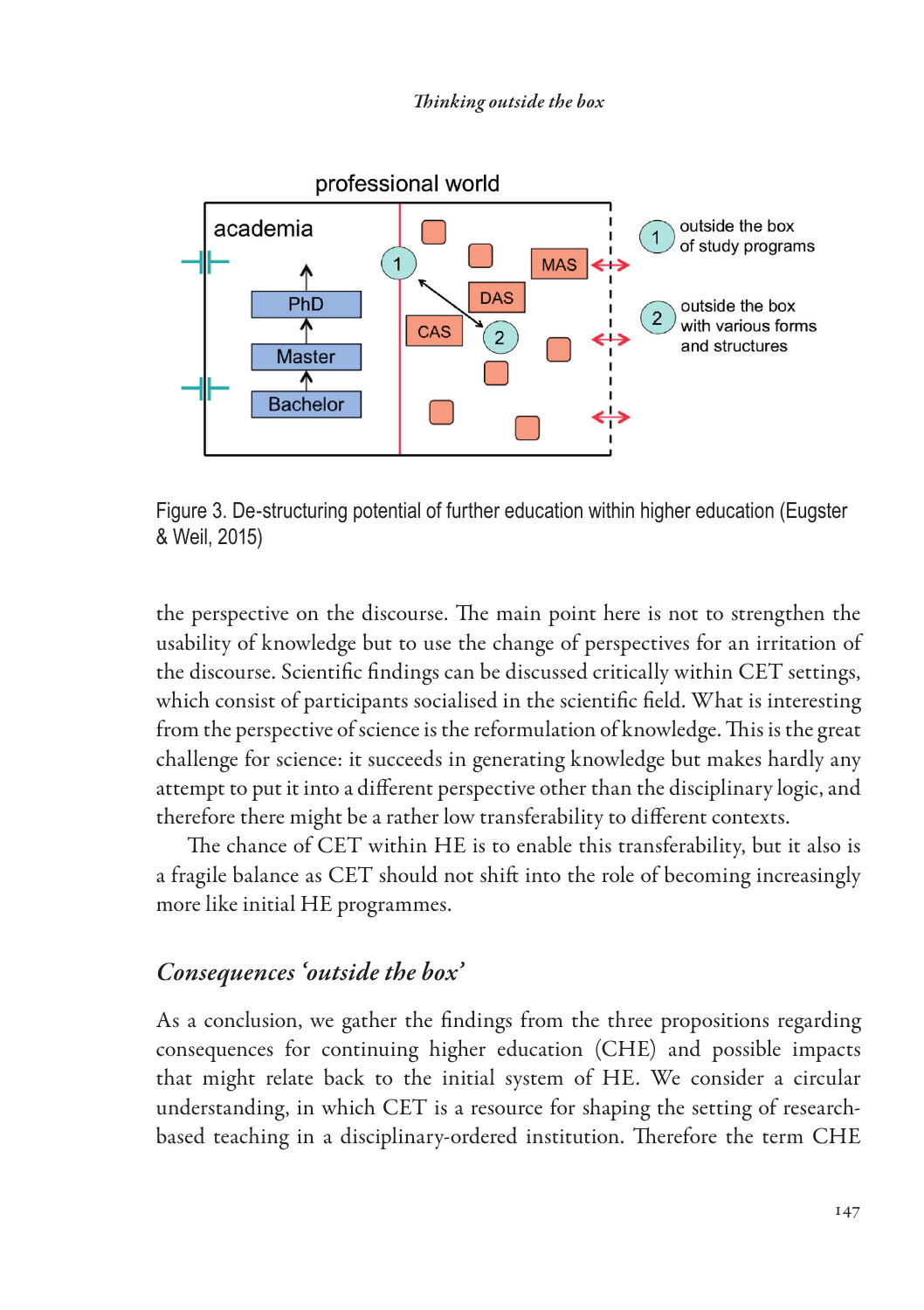signals the informal structure within the HE system. By focusing on genuine pedagogical consequences and less on economical or societal consequences, curricular, academic content-related and didactic areas arise as three main aspects for reflection (see Lindenstein Walshok, 2012).

#### *Curricular consequences*

CHE is not only about the reception of research results classified in disciplinary structures: as stated above, CHE has the potential to irritate research and bring in an 'outside the box' perspective beyond disciplinary and institutional structures. In this respect generating questions, testing applicability, overcoming disciplinary borders or enquiring into research can be an important function of CHE. It offers possibilities to practice reflections on research results. CHE operates with a potentially privileged connection to the professional world. At the same time this could lead to a functionalist approach towards HE, with risks of functionalising or threatening HE functions of academic freedom, objectivity or the validity of teaching and research.

If CHE can clearly take the role of changing perspective 'outside the box', we can also draw new questions for the initial study programmes because beside the genuine research there is often an important relation to the professional field. Regarding curriculum this could mean a clearer focus on the function of particular curricular elements, such as on practical studies, internships or site visits. They can gather learning and reflect on opportunities for the academic settings as learning sites. The curriculum as the set of relations between the different elements of learning units is more than the sum of these learning units. There is a need for reciprocal effects between practical studies and the teaching of the scientific basics in. Both the temporary exposure to academia and to the professional world can relate to each other in a constructive way due to clear positioning in the curricula of study programmes.

#### *Content-related consequences*

Research orientation as a characteristic of HE also transfers to CHE settings in terms of content-related issues. Although research results might be the content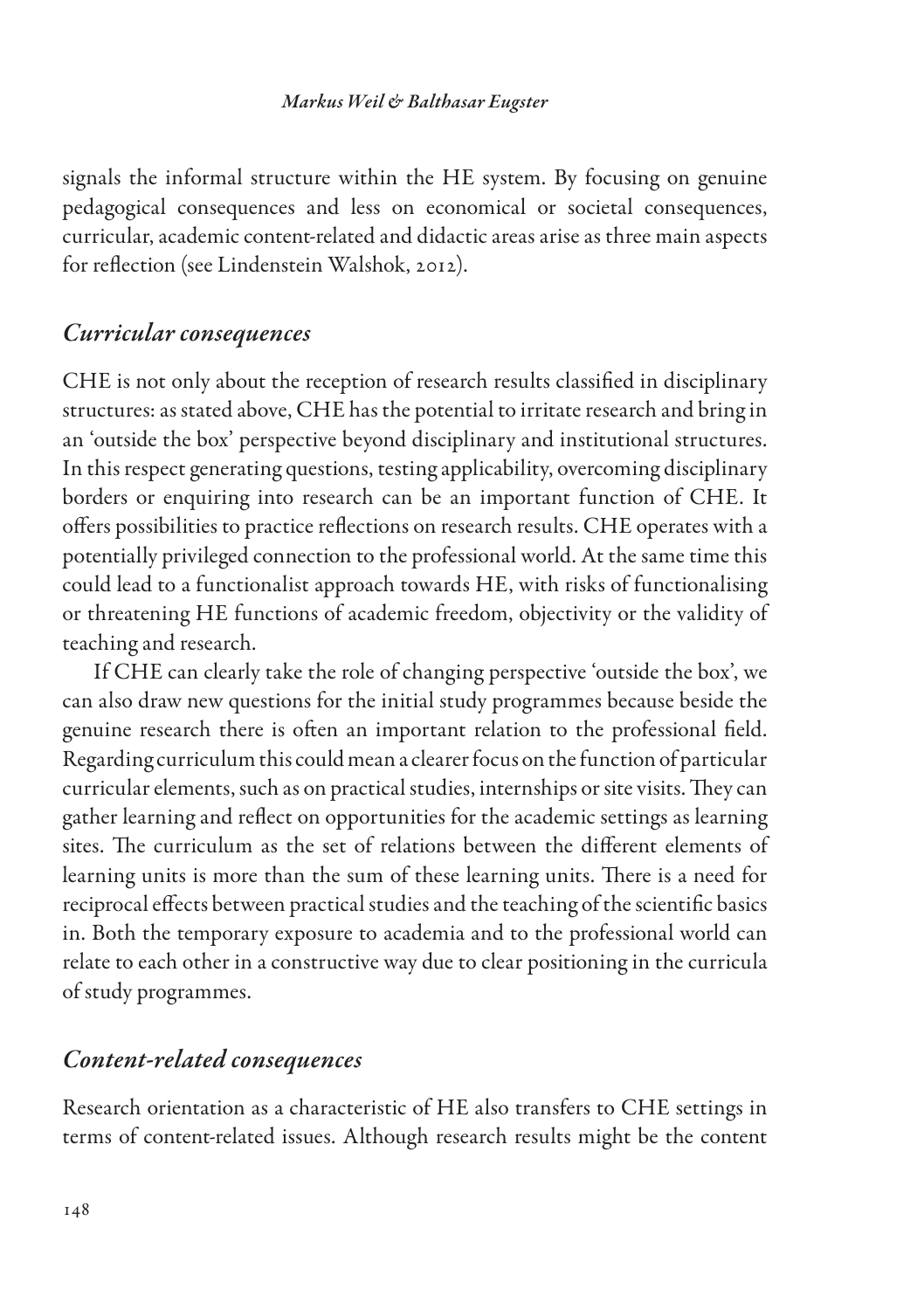of CHE, the function of generating knowledge is not on issue for these settings as they are only partly based within academia and the scientific community. Nevertheless, CHE can reflect on research content and the processes, or on how content has been generated, validated and distributed. The reflection on research processes and products related to the perspectives of the professional field can create possibilities to mirror academic research. CHE offers the research function of HE a way to gain a look at the blind spots of scientific self-reflection. For HE, CET in general and CHE in specific gives the possibility to reflect on generated content within or in relation to the complexity of meanings for the professional field.

From an iterative or recurrent perspective, further education settings could already be anticipated in the content (and its generation) in HE research and teaching. Additionally, feedback functions could lead to making use of the critical reflections for research as well as for teaching and learning settings. By the practice of CHE, a special and unique sort of discourse arises that irritates the internal logic of the box in a constructive manner. Even if generating knowledge (content) in HE is bound to disciplinary traditions and discourses, CHE can overcome these boundaries by also referring to the logic of the professional field.

#### *Didactic consequences*

These assumptions also lead to a didactic dimension by means of creating teaching and learning settings that have a relation to the professional world and enable reflecting on and challenging research. CHE can draw on both the professional world and the world of academia as reference points regarding teaching conceptions and practices. A didactic of CHE uses the 'outside the box' position as a possibility for critical reflection on research processes and knowledge and uses this as a possibility for testing the applicability of knowledge. As a didactical consequence, CHE settings need to provide the necessary background knowledge and create opportunities for contrasting and reflecting on knowledge and its applications. In order to reach such didactical goals, CHE has to pick the fluidity of scientific knowledge out as a central theme. Students in CHE programmes will be exposed to the inconsistencies of knowledge transfer and knowledge production. Only by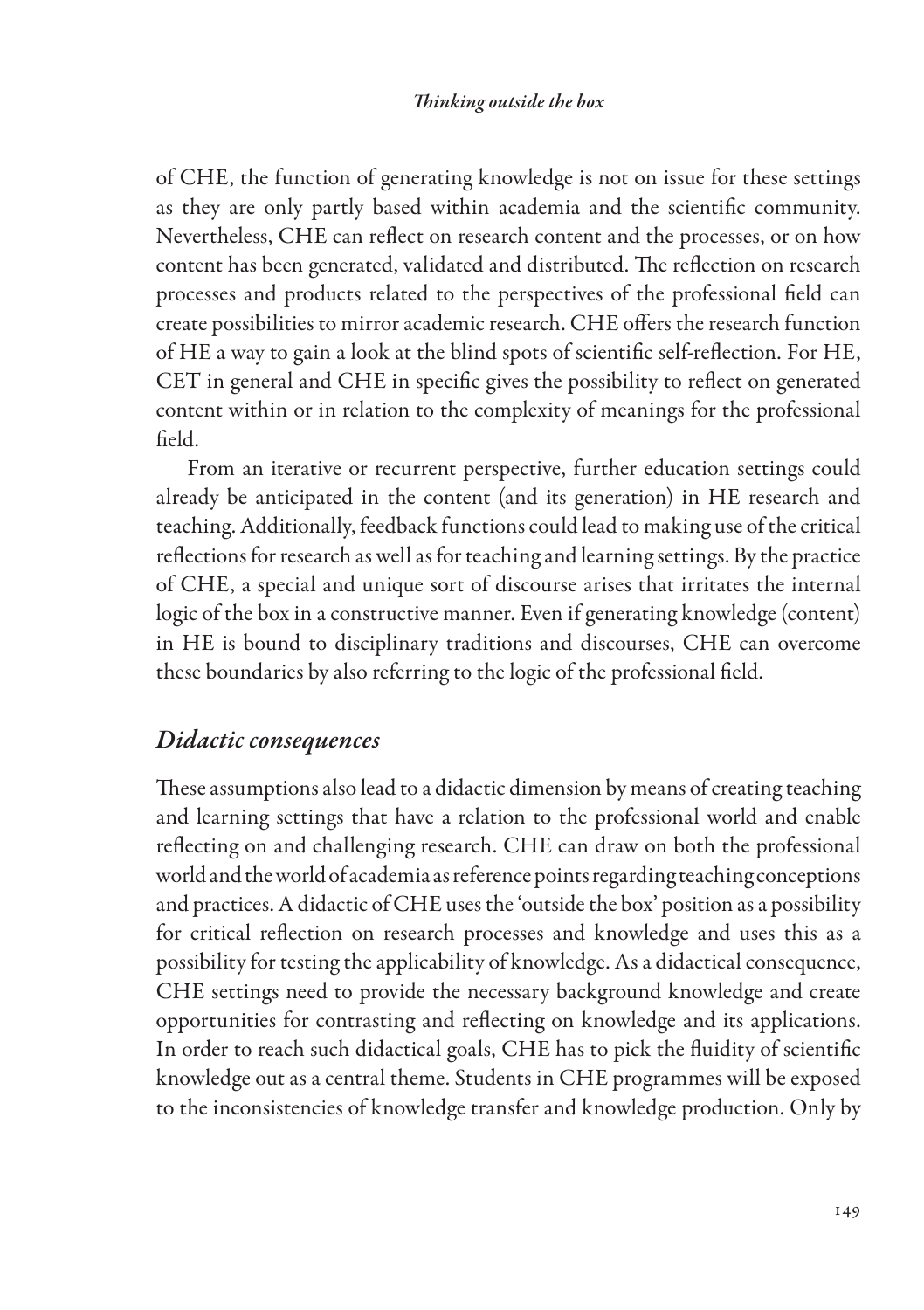#### *Markus Weil & Balthasar Eugster*

debating such questions can the involved lecturers bring the professional field into an intercommunication with science that is prolific for both sides.

The didactic of HE benefits from the developments in CHE as it opens a much more diverse range for teaching and learning settings. It can link to liberal, vocational and/or political further education and make use of concepts from informal and non-formal learning, e.g. the methods used for learning while working. This might give learning how to become an academic a new perspective by practicing research and using this as learning opportunities more systematically.

# Concluding reflections

Overall, there is a potential in thinking outside the box for HE if CHE is not only used as a cash cow on the educational market. A clear positioning and quality claim for CHE could carefully draw together curricular, content-related and didactic aspects in order to critically reflect upon the content, methods and structure of HE. Nevertheless, opening the box could also bring with it the risk that the professional world also carries along unintended effects such as market orientation or utilitarianism. This might already be a reality of universities not only by the means of CHE. Academia could critically reflect on that relation and take this as a further research perspective. While the clear positioning of CET functions and the use of reference points different than those of HE, we could also question whether CHE is well positioned so close to HE or if it generally should be positioned independently outside the institutional umbrella of HE. In this regard, the three propositions allocate and substantiate the functions of CHE as preconditions for a critical and independent role for HE.

All in all, CHE might be a challenge for disciplinary boundaries by the defined relations to the professional world. Naming and defining 'the box' of HE (endoperspective) can provide perspectives 'outside the box' (exo-perspective), but this dichotomy could also be challenged. Nevertheless, the disciplinary and historical boundaries of CET and HE can come to constructive relations when the primary approach is not merging all functions and blending the purposes and advantages of research and the professional world but rather using their advantages for shaping clearer perspectives and relations.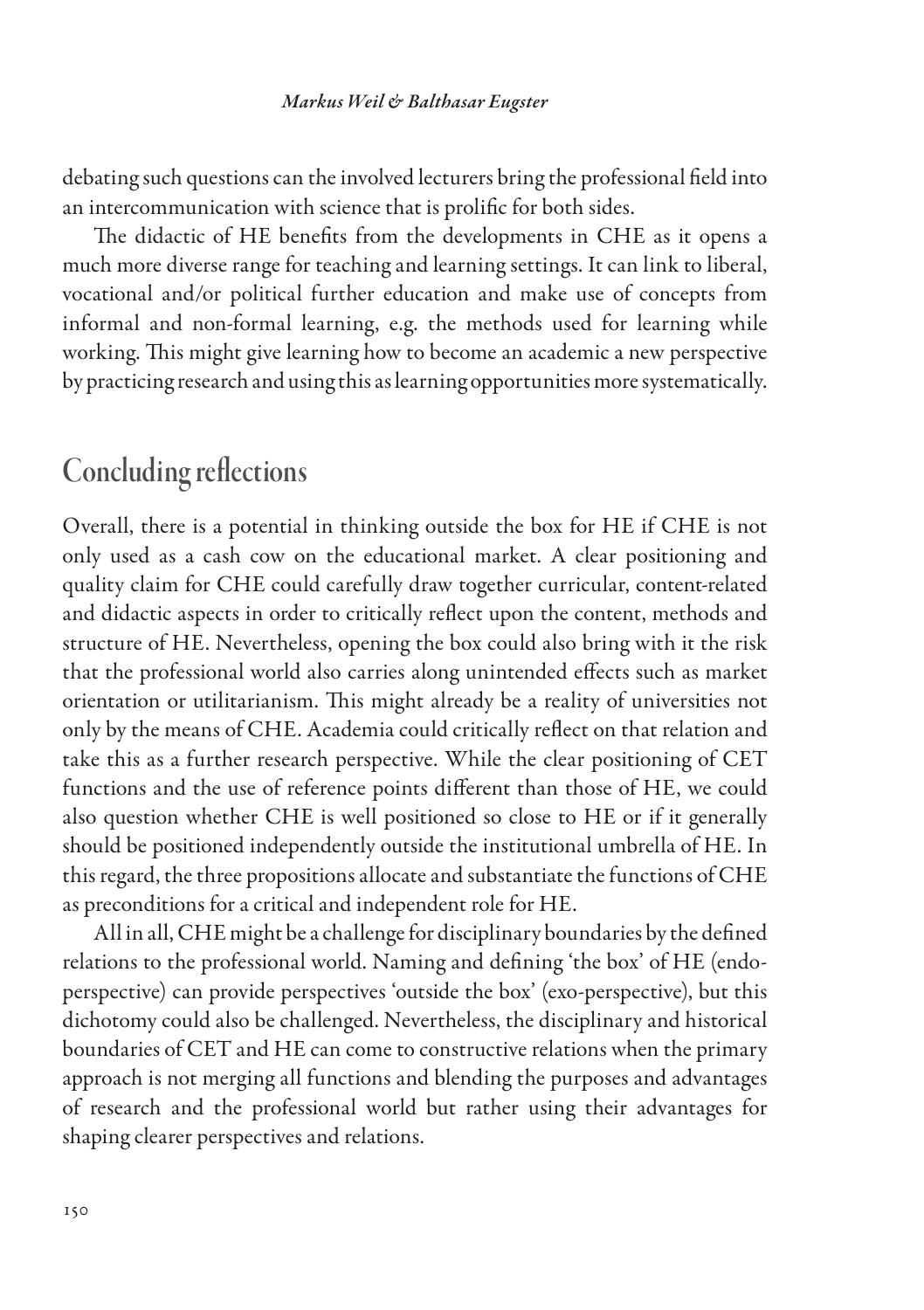# References

- Baecker, D. 2010. Forschung, Lehre und Verwaltung. In J.-Ch. Horst et al. (eds), Unbedingte Universitäten. Was passiert? Stellungnahmen zur Lage der Universität. Zürich: diaphanes, 311–322.
- BAK (Bundesassistentenkonferenz). 1970. Forschendes Lernen Wissenschaftliches Prüfen. Ergebnisse der Arbeit des Ausschusses für Hochschuldidaktik (new print 2009). Bielefeld: UVW.
- BfS (Bundesamt für Statistik). 2010. Teilnahme an Weiterbildung in der Schweiz. Erste Ergebnisse des Moduls "Weiterbildung" der Schweizerischen Arbeitskräfteerhebung. Neuchâtel: BfS.
- Biggs, J. 2003. Aligning teaching and assessing to course objectives. Conference paper University of Aveiro: Teaching and Learning in Higher Education: New Trends and Innovations, http://www.josemnazevedo.uac.pt/proreitoria/docs/biggs.pdf [2014, December 1].
- CRUS (Rektorenkonferenz der Schweizer Universitäten)/KFH (Rektorenkonferenz der Fachhochschulen der Schweiz)/COHEP (Schweizerische Konferenz der Rektorinnen und Rektoren der Pädagogischen Hochschulen). 2011. Qualifikationsrahmen für den schweizerischen Hochschulbereich nqf.ch-HS, https://www.swissuniversities.ch/fileadmin/swissuniversities/Dokumente/ Lehre/NQR/ngf-ch-HS-d.pdf [2017, December 5].
- Deutscher Bildungsrat 1972. Strukturplan für das Bildungswesen (4<sup>th</sup> ed). Stuttgart: Klett.
- De Ridder-Symoens, H. 2002. The intellectual heritage of ancient universities in Europe. In N. Sanz & S. Bergan (eds), The Heritage of European Universities. Strasbourg: Council of Europe Publishing, 77–89.
- Diogo, S., Carvalho, T. & Amaral, A. 2015. Institutionalism and organizatinoal change. In J. Huisman, H. de Boer, D.D. Dill & M. Souto-Otero (eds), The Palgrave International Handbook of Higher Education Policy and Governance. London: Palgrave Macmillan, 114–131.
- Egger, R. 2012. Lebenslanges Lernen in der Universität. Wie funktioniert gute Hochschullehre und wie lernen Hochschullehrende ihren Beruf. Wiesbaden: Springer.
- Eugster, B. & Tremp, P. 2018. Lehre als Zugang zum Fach. Plädoyer für eine didaktische Wissenschaftssoziali. In M. Weil (ed.), Zukunftslabor Lehrentwicklung. Perspektiven auf Hochschuldidaktik und darüber hinaus. Münster: Waxmann, 75–94.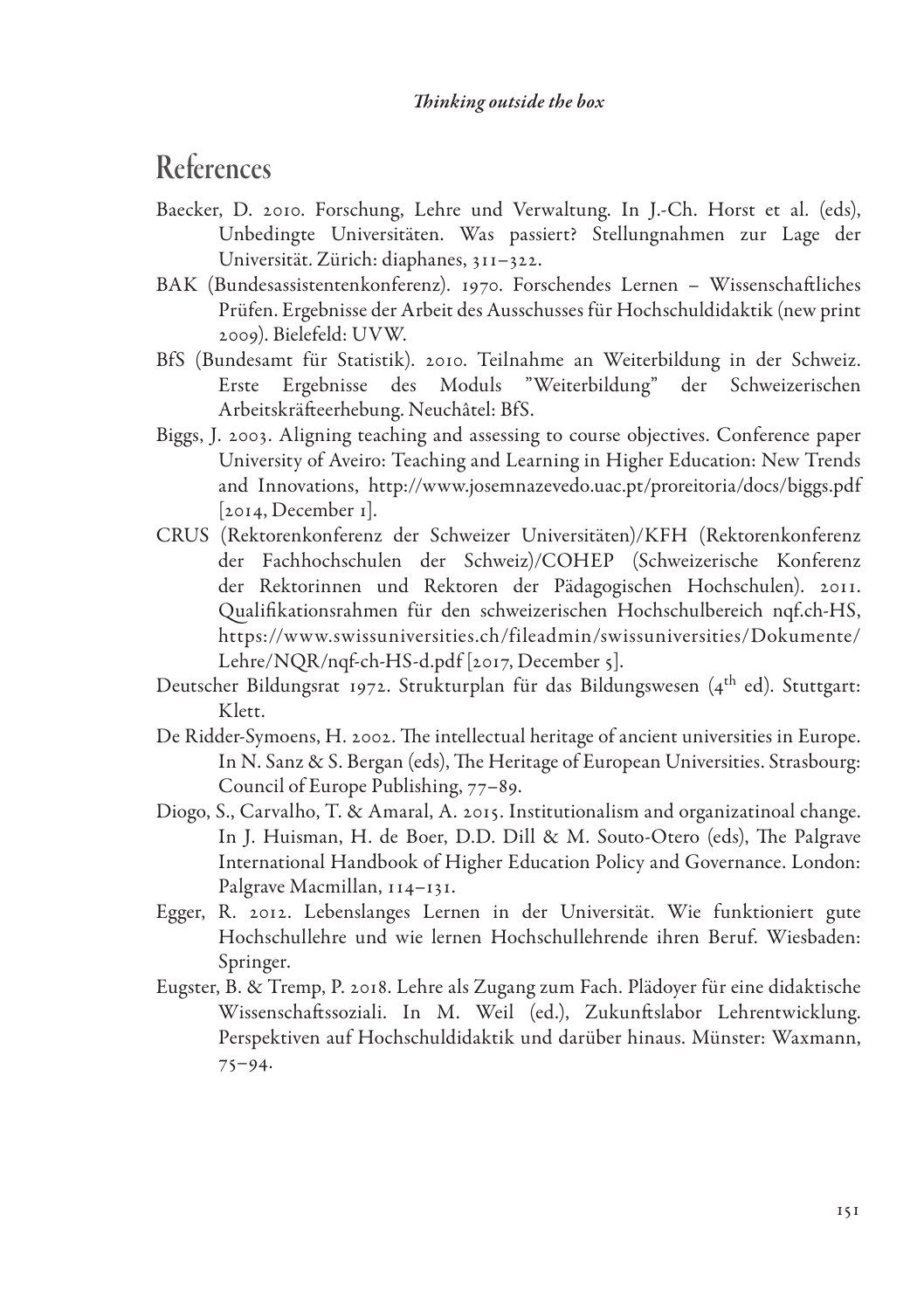- Eugster, B. & Weil, M. 2015. Grenzfall Weiterbildung: Forschungsorientierung in der Entstrukturierung. In P. Tremp (ed.), Forschungsorientierung und Berufsbezug im Studium. Hochschulen als Orte der Wissensgenerierung und der Vorstrukturierung von Berufstätigkeit. Bielefeld: Bertelsmann, 63–82.
- Fischer, A. 2012. Hochschulweiterbildung in einem heterogenen Feld. Bericht zu Handen der Geschäftsstelle des Schweizerischen Wissenschafts- und Innovationsrats. Bern: Schweizerischer Wissenschafts- und Innovationsrat.
- Gibbons, M., Limoges, C., Nowotny, H., Schwartzman, S., Scott, P. & Trow, M. 1994. The New Production of. Knowledge. The Dynamics of Science and Research. London: Sage.
- HFKG (Hochschulförderungs- und -koordinationsgesetz). Bundesgesetz über die Förderung der Hochschulen und die Koordination im schweizerischen Hochschulbereich. 30. September 2011. https://www.admin.ch/opc/de/officialcompilation/2014/4103.pdf [2017, December 5].
- Kraus, K. 2001. Lebenslanges Lernen. Karriere einer Leitidee. Bielefeld: Bertelsmann.
- Kuper, H. & Kaufmann, K. 2009. Systemtheoretische Analysen der Weiterbildung. In R. Tippelt & A. v. Hippel (eds), Handbuch Erwachsenenbildung/Weiterbildung (3rd ed.) Wiesbaden: Springer, 153–168.
- Lindenstein Walshok, M. 2012. Reinventing continuing higher education. Continuing Higher Education Review, Vol. 76, 38–53.
- Luhmann, N. 1995. Social Systems. Stanford: Stanford University Press.
- Molzberger, G. 2007. Rahmungen informellen Lernen. Zur Erschließung neuer Lernund Weiterbildungsperspektiven. Wiesbaden: Springer.
- OECD (Organisation for Economic Co-operation and Development). 2003. Reviews of national Policies for Education: Tertiary Education in Switzerland. Paris: OECD Publishing.
- Reinalda, B. & Kulesza, E. 2006. The Bologna Process Harmonizing Europe's Higher Education (2nd ed.). Opladen: Barbara Budrich.
- Schiefner, M. 2011. Hochschuldidaktische Szenarien für die wissenschaftliche Weiterbildung. In M. Weil, M. Schiefner, B. Eugster & K. Futter (eds), Aktionsfelder der Hochschuldidaktik. Von der Weiterbildung zum Diskurs. Münster: Waxmann,  $43 - 50.$
- Schweizerische Edigenossenschaft. 2002. Bundesgesetz über die Berufsbildung (Berufsbildungsgesetz, BBG) vom 13. Dezember 2002 (Stand am 1. Januar 2019).
- Schweizerische Eidgenossenschaft. 2011. Bundesgesetz über die Förderung der Hochschulen und die Koordination im schweizerischen Hochschulbereich (Hochschulförderungs- und -koordinationsgesetz, HFKG) vom 30. September 2011 (Stand am 1. Januar 2018).
- Schweizerische Edigenossenschaft. 2014. Bundesgesetz über die Weiterbildung (WeBiG) vom 20. Juni 2014.